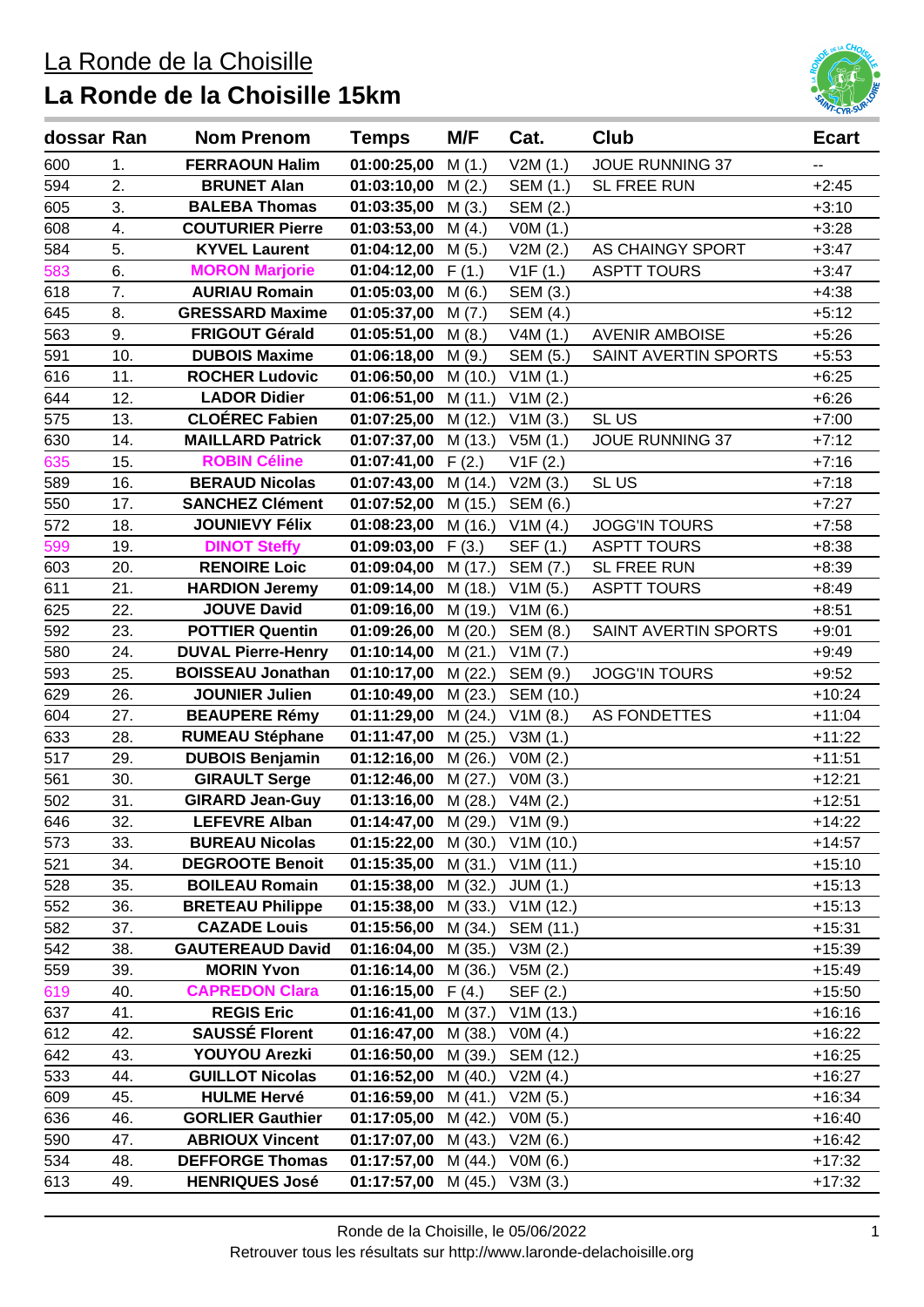### La Ronde de la Choisille

# **La Ronde de la Choisille 15km**



| dossar Ran |     | <b>Nom Prenom</b>                      | <b>Temps</b>                  | M/F     | Cat.            | Club                        | <b>Ecart</b> |
|------------|-----|----------------------------------------|-------------------------------|---------|-----------------|-----------------------------|--------------|
| 541        | 50. | <b>SIMONNEAU Adrien</b>                | 01:18:00,00                   | M(46.)  | V1M(14.)        |                             | $+17:35$     |
| 520        | 51. | <b>COUTHON Cyrille</b>                 | 01:18:53,00                   | M(47.)  | V2M(7.)         |                             | $+18:28$     |
| 507        | 52. | <b>COUSINE Laurent</b>                 | 01:18:54,00                   | M(48.)  | V3M(4.)         |                             | $+18:29$     |
| 554        | 53. | <b>LEGRAND Bernard</b>                 | 01:18:54,00                   | M (49.) | V5M(3.)         |                             | $+18:29$     |
| 639        | 54. | <b>PEREIRA Ricardo</b>                 | 01:19:00,00                   | M(50.)  | V3M(5.)         |                             | $+18:35$     |
| 519        | 55. | <b>PAOLI Quentin</b>                   | 01:19:15,00                   | M(51.)  | SEM (13.)       |                             | $+18:50$     |
| 515        | 56. | <b>CHARTIER François</b>               | 01:19:19,00                   | M(52.)  | V1M(15.)        |                             | $+18:54$     |
| 641        | 57. | <b>RIVIERE Laurent</b>                 | 01:19:36,00                   | M(53.)  | V1M(16.)        |                             | $+19:11$     |
| 568        | 58. | <b>GUELLERIN Nicolas</b>               | 01:19:40,00                   | M(54.)  | V1M(17.)        |                             | $+19:15$     |
| 596        | 59. | <b>RIBOT Patrick</b>                   | 01:19:59,00                   | M (55.) | V5M(4.)         |                             | $+19:34$     |
| 602        | 60. | <b>DECOGNET Pascal</b>                 | 01:20:32,00                   | M(56.)  | V3M(6.)         | <b>ASPTT TOURS</b>          | $+20:07$     |
| 610        | 61. | <b>PONS Clara</b>                      | 01:20:32,00                   | F(5.)   | SEF (3.)        |                             | $+20:07$     |
| 557        | 62. | <b>LECERF Patrick</b>                  | 01:20:34,00                   | M(57.)  | V1M(18.)        |                             | $+20:09$     |
| 531        | 63. | <b>LE GUEL Franck</b>                  | 01:20:38,00                   | M (58.) | V3M(7.)         |                             | $+20:13$     |
| 527        | 64. | <b>BOILEAU Régis</b>                   | 01:20:40,00                   | M (59.) | V2M(8.)         |                             | $+20:15$     |
| 556        | 65. | <b>DARIET Célestin</b>                 | 01:20:49,00                   | M(60.)  | <b>JUM (2.)</b> | <b>AVENIR AMBOISE</b>       | $+20:24$     |
| 545        | 66. | <b>TOUCHARD Pascal</b>                 | 01:20:53,00                   | M(61.)  | V4M(3.)         | <b>ASSOCIATION COUREURS</b> | $+20:28$     |
| 606        | 67. | <b>LEMOULT Mathieu</b>                 | 01:21:09,00                   | M(62.)  | VOM(7.)         |                             | $+20:44$     |
| 524        | 68. | <b>LE REUN Patrick</b>                 | 01:21:09,00                   | M(63.)  | V3M(8.)         | <b>RSSCTRIATHLON</b>        | $+20:44$     |
| 562        | 69. | <b>AUVRAY Xavier</b>                   | 01:21:50,00                   | M(64.)  | V2M (9.)        |                             | $+21:25$     |
| 632        | 70. | <b>PINON Jonathan</b>                  | 01:22:00,00                   | M(65.)  | VOM(8.)         |                             | $+21:35$     |
| 544        | 71. | <b>GUILLAUMIN Pierre</b>               | 01:22:24,00                   | M(66.)  | V1M(19.)        |                             | $+21:59$     |
| 638        | 72. | <b>JULIEN Louis</b>                    | 01:22:41,00                   | M(67.)  | V4M(4.)         |                             | $+22:16$     |
| 536        | 73. | <b>CLEMENTINO Sandrine 01:23:05,00</b> |                               | F(6.)   | VOF(1.)         |                             | $+22:40$     |
| 529        | 74. | <b>PERONNET Sandrine</b>               | 01:24:25,00                   | F(7.)   | V3F(1.)         |                             | $+24:00$     |
| 617        | 75. | <b>BACHELIER Frederic</b>              | 01:24:26,00                   | M(68.)  | V2M (10.)       |                             | $+24:01$     |
| 626        | 76. | <b>ROCHATTE Christelle</b>             | 01:24:33,00                   | F(8.)   | V3F(2.)         |                             | $+24:08$     |
| 620        | 77. | <b>PILAST Kevin</b>                    | 01:24:50,00                   | M(69.)  | VOM(9.)         |                             | $+24:25$     |
| 532        | 78. | <b>DEFFONTAINES Tess</b>               | 01:25:19,00                   | F(9.)   | SEF (4.)        |                             | $+24:54$     |
| 510        | 79. | <b>GAILLARD Melanie</b>                | $01:25:50,00$ F (10.)         |         | V1F(3.)         | AS FONDETTES                | $+25:25$     |
| 564        | 80. | <b>RIQUIN Catherine</b>                | $01:26:25,00$ F (11.)         |         | V3F(3.)         |                             | $+26:00$     |
| 553        | 81. | <b>SOUCHU Mikael</b>                   | 01:26:40,00 M (70.) V1M (20.) |         |                 |                             | $+26:15$     |
| 597        | 82. | <b>ROUILLÉ Valentin</b>                | 01:26:41,00                   | M(71.)  | SEM (14.)       |                             | $+26:16$     |
| 551        | 83. | <b>BRUN Claire</b>                     | 01:26:57,00                   | F(12.)  | V1F(4.)         | <b>AS FONDETTES</b>         | $+26:32$     |
| 571        | 84. | <b>CADOICO Johanna</b>                 | 01:27:09,00                   | F(13.)  | SEF (5.)        |                             | $+26:44$     |
| 576        | 85. | <b>JAUSIONS Luc</b>                    | 01:27:23,00                   | M (72.) | V4M(5.)         |                             | $+26:58$     |
| 615        | 86. | <b>JAVET Michel</b>                    | 01:27:46,00                   | M(73.)  | V4M(6.)         |                             | $+27:21$     |
| 566        | 87. | <b>SACHOT Pascal</b>                   | 01:27:48,00                   | M(74.)  | V5M(5.)         |                             | $+27:23$     |
| 535        | 88. | <b>ROY Géraldine</b>                   | 01:27:52,00                   | F(14.)  | V1F(5.)         |                             | $+27:27$     |
| 560        | 89. | <b>PAYET Nicolas</b>                   | 01:28:06,00                   | M(75.)  | V1M (21.)       |                             | $+27:41$     |
| 570        | 90. | <b>PINTO Marie Hélène</b>              | 01:28:19,00                   | F(15.)  | V2F(1.)         |                             | $+27:54$     |
| 569        | 91. | <b>ROSSARD Thierry</b>                 | 01:28:19,00                   | M(76.)  | V3M (9.)        |                             | $+27:54$     |
| 537        | 92. | <b>GAILLARD Florence</b>               | 01:29:02,00                   | F(16.)  | VOF(2.)         |                             | $+28:37$     |
| 538        | 93. | <b>PLAUT Jean-Marc</b>                 | 01:29:18,00                   | M(77.)  | V2M(11.)        |                             | $+28:53$     |
| 525        | 94. | <b>CORMIER Graziella</b>               | 01:29:24,00                   | F(17.)  | VOF(3.)         |                             | $+28:59$     |
| 601        | 95. | <b>DURANT Graziella</b>                | 01:29:32,00                   | F(18.)  | VOF(4.)         |                             | $+29:07$     |
| 588        | 96. | <b>BOUCHER Christine</b>               | 01:29:46,00                   | F(19.)  | V3F(4.)         |                             | $+29:21$     |
| 586        | 97. | <b>RIDOUX Clément</b>                  | 01:30:04,00                   | M (78.) | V0M (10.)       |                             | $+29:39$     |
| 585        | 98. | <b>ROUSSEAU Geoffroy</b>               | 01:30:34,00                   | M (79.) | VOM (11.)       | T.C. JOUE LES TOURS         | $+30:09$     |